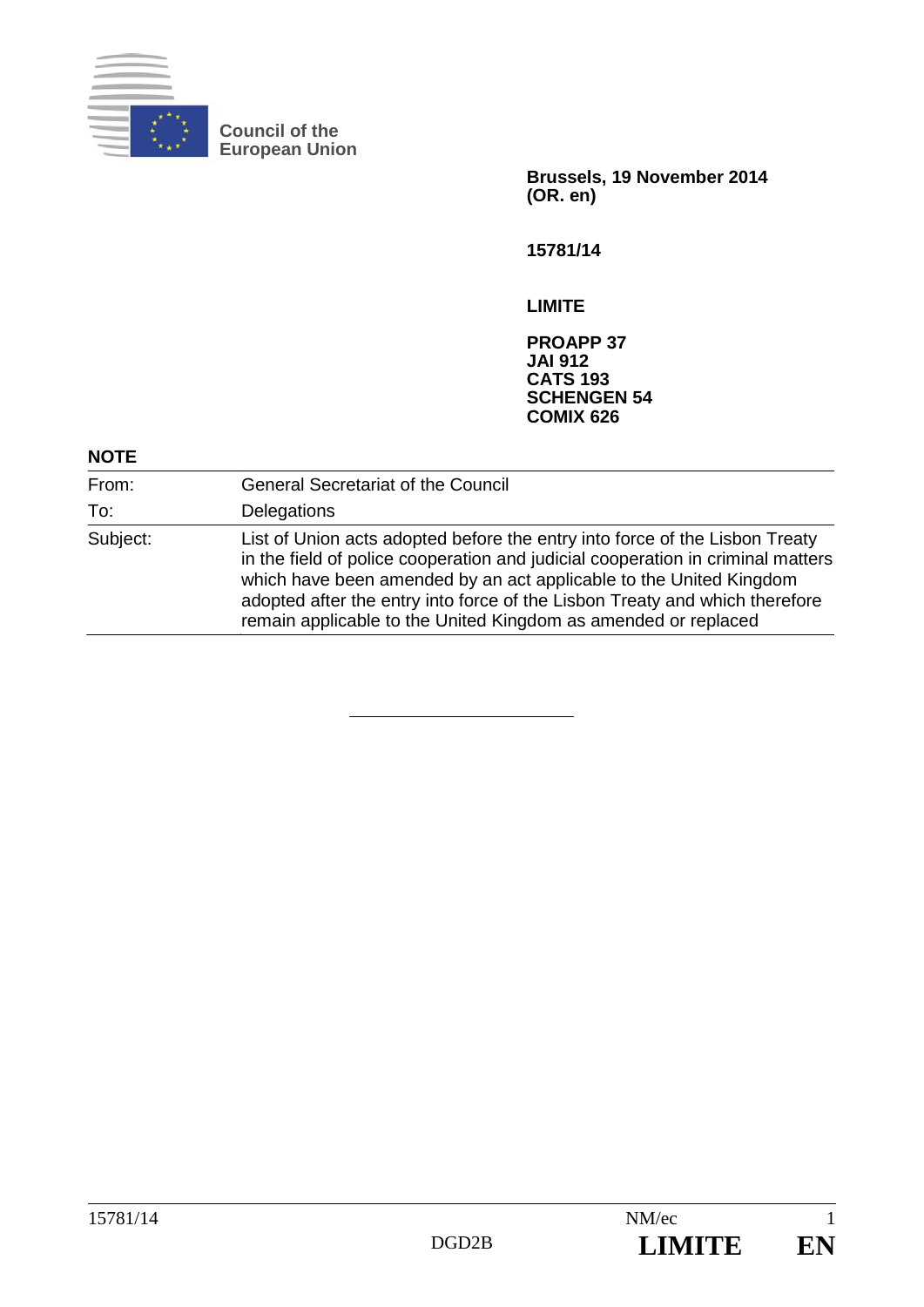## NOTE TO THE READER

This list has been established for transparency reasons and is published for information purposes only.

Protocol (No 36) on transitional provisions annexed to the Treaties provides in Article 10(4) that the United Kingdom may notify by 31 May 2014 at the latest that it does not to accept the full powers of the Commission and the Court of Justice with regard to acts in the field of police and judicial cooperation in criminal matters adopted before the entry into force of the Lisbon Treaty. The United Kingdom made this notification on 24 July 2013. As a consequence, the acts in question will cease to apply to the United Kingdom as from 1 December 2014.

However, in accordance with the third sentence of Article 10(4) of Protocol No 36, such acts which have been amended, i.e. by whatever drafting technique (amendment, replacement or repeal of the relevant act in whole or in part), after the entry into force of the Lisbon Treaty by an act which is applicable to the United Kingdom will not cease to apply to the United Kingdom and will therefore remain applicable to it as amended or replaced.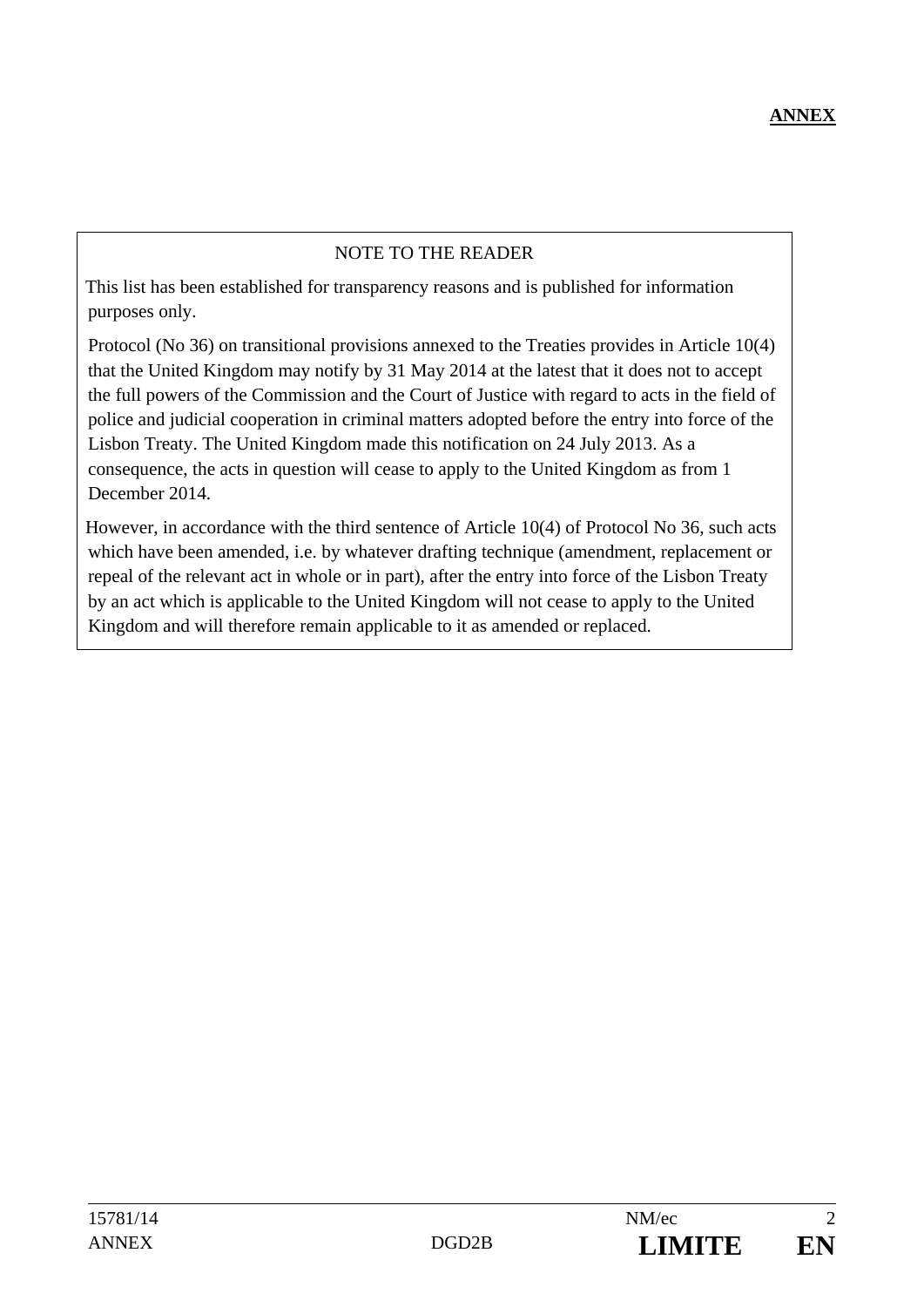**List of Union acts adopted before the entry into force of the Lisbon Treaty in the field of police cooperation and judicial cooperation in criminal matters which have been amended by an act applicable to the United Kingdom adopted after the entry into force of the Lisbon Treaty and which therefore remain applicable to the United Kingdom as amended or replaced** 

- **I. Non-schengen** *acquis* **in the field of police and judicial cooperation in criminal matters which has been amended or replaced by an act applicable to the United Kingdom adopted after the entry into force of the Lisbon Treaty**
- 1. Council Act of 29 May 2000 establishing in accordance with Article 34 of the Treaty on European Union the Convention on Mutual Assistance in Criminal Matters between the Member States of the European Union and the said Convention signed on 29 May 2000 (OJ C 197, 12.7.2000, p. 1)
	- Council Act of 16 October 2001 establishing, in accordance with Article 34 of the Treaty on European Union, the Protocol to the Convention on Mutual Assistance in Criminal Matters between the Member States of the European Union and the said Protocol signed on 16 October 2001 (OJ C 326, 21.11.2001, p. 1)

replaced, as regards corresponding provisions, by Directive 2014/41/EU of the European Parliament and of the Council of 3 April 2014 regarding the European Investigation Order in criminal matters (OJ L 130, 1.5.2014, p. 1)

2. Council Framework Decision 2001/220/JHA of 15 March 2001 on the standing of victims in criminal proceedings (OJ L 82, 22.3.2001, p. 1)

> replaced by Directive 2012/29/EU of the European Parliament and of the Council of 25 October 2012 establishing minimum standards on the rights, support and protection of victims of crime, and replacing Council Framework Decision 2001/220/JHA (OJ L 315, 14.11.2012, p. 57)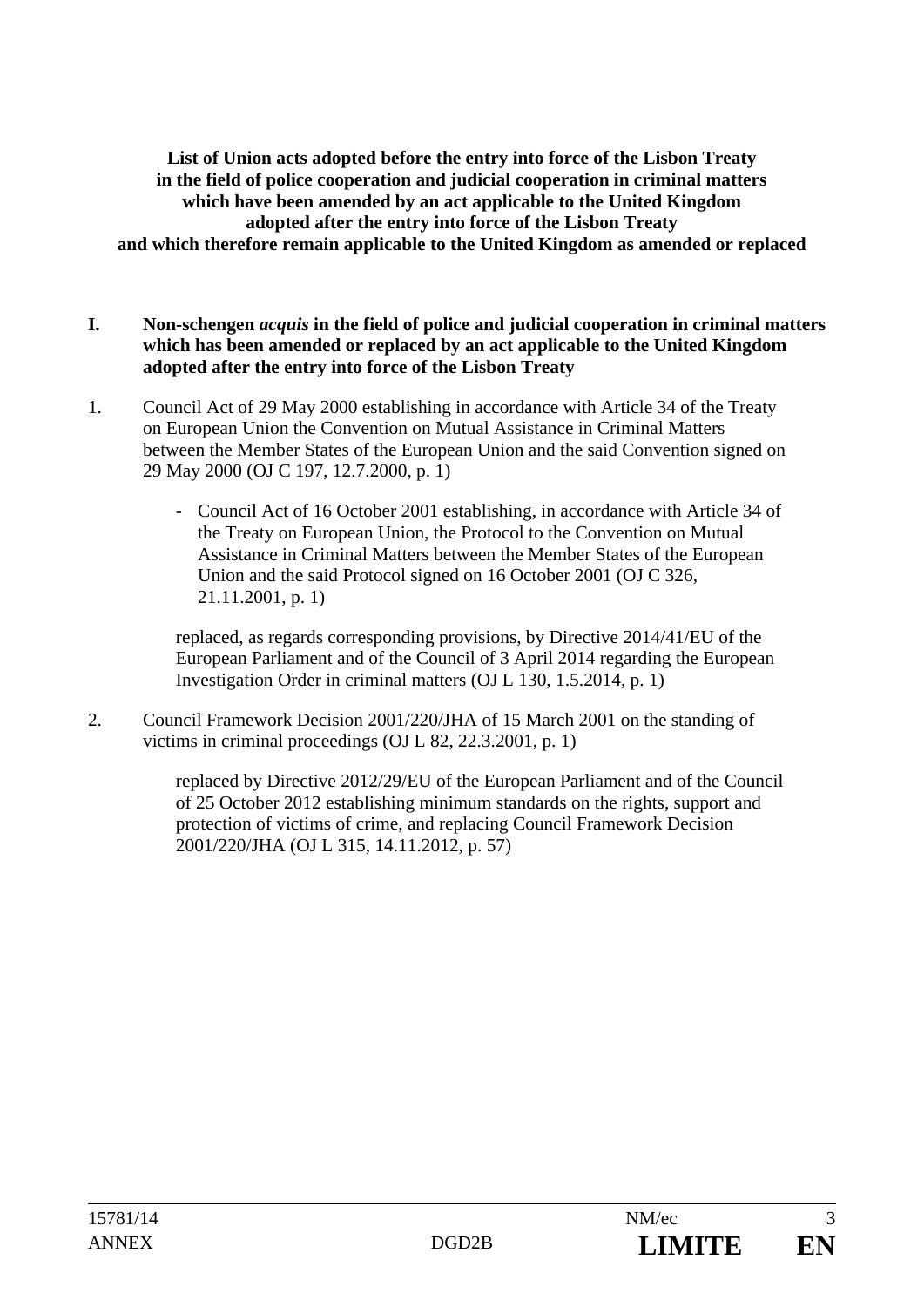3. Council Framework Decision 2002/629/JHA of 19 July 2002 on combating trafficking in human beings (OJ L 203, 1.8.2002, p. 1)

> replaced by Directive 2011/36/EU of the European Parliament and of the Council of 5 April 2011 on preventing and combating trafficking in human beings and protecting its victims, and replacing Council Framework Decision 2002/629/JHA (OJ L 101, 15.4.2011, p. 1)**<sup>1</sup>**

4. Council Framework Decision 2003/577/JHA of 22 July 2003 on the execution in the European Union of orders freezing property or evidence (OJ L 196, 2.8.2003, p. 45)

> replaced, as regards freezing of evidence, by Directive 2014/41/EU of the European Parliament and of the Council of 3 April 2014 regarding the European Investigation Order in criminal matters (OJ L 130, 1.5.2014, p. 1)

5. Council Framework Decision 2004/68/JHA of 22 December 2003 on combating the sexual exploitation of children and child pornography (OJ L 13, 20.1.2004, p. 44)

> replaced by Directive 2011/93/EU of the European Parliament and of the Council of 13 December 2011 on combating the sexual abuse and sexual exploitation of children and child pornography, and replacing Council Framework Decision 2004/68/JHA (OJ L 335, 17.12.2011, p. 1)**<sup>2</sup>**

6. Council Framework Decision 2005/222/JHA of 24 February 2005 on attacks against information systems (OJ L 69, 16.3.2005, p. 67)

> replaced by Directive 2013/40/EU of the European Parliament and of the Council of 12 August 2013 on attacks against information systems and replacing Council Framework Decision 2005/222/JHA (OJ L 218, 14.8.2013, p. 8)

7. Council Decision 2005/681/JHA of 20 September 2005 establishing the European Police College (CEPOL) and repealing Decision 2000/820/JHA (OJ L 256, 1.10.2005, p. 63)

> amended by Regulation (EU) No 543/2014 of the European Parliament and of the Council of 15 May 2014 amending Decision 2005/681/JHA establishing the European Police College (CEPOL) (OJ L 163, 29.5.2014, p. 5)

 **1** The United Kingdom has accepted that measure after its adoption, in accordance with Article 4 of Protocol No 21 (see Commission Decision 2011/169/EU of 14 October 2011, OJ L 271, 18.10.2012, p. 49).

**<sup>2</sup>** Corrigendum in OJ L 18, 21.1.2012, p. 7.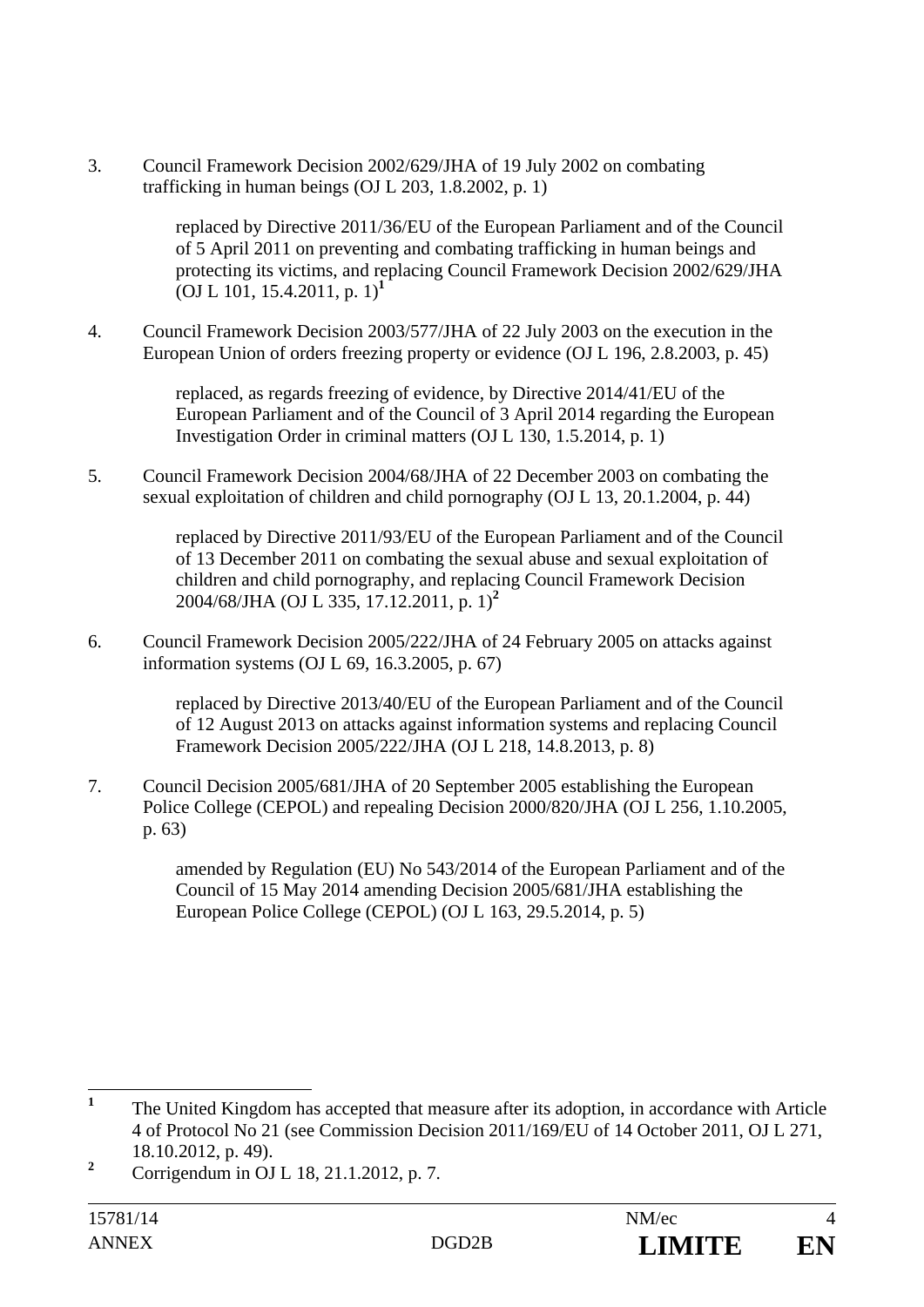8. Council Decision 2006/697/EC of 27 June 2006 on the signing of the Agreement between the European Union and the Republic of Iceland and the Kingdom of Norway on the surrender procedure between the Member States of the European Union and Iceland and Norway (OJ L 292, 21.10.2006, p. 1)

> superseded by Council Decision 2014/…/EU of 27 November 2014 on the conclusion of the Agreement between the European Union and the Republic of Iceland and the Kingdom of Norway on the surrender procedure between the Member States of the European Union and Iceland and Norway (OJ L …, 28.11.2014, p. ..)**\***

9. Council Decision 2007/551/CFSP/JHA of 23 July 2007 on the signing, on behalf of the European Union, of an Agreement between the European Union and the United States of America on the processing and transfer of Passenger Name Record (PNR) data by air carriers to the United States Department of Homeland Security (DHS) (2007 PNR Agreement) (OJ L 204, 4.8.2007, p. 16)

> superseded by Council Decision 2012/472/EU of 26 April 2012 on the conclusion of the Agreement between the United States of America and the European Union on the use and transfer of passenger name records to the United States Department of Homeland Security (OJ L 215, 11.8.2012, p. 4)

10. Council Decision 2008/651/CFSP/JHA of 30 June 2008 on the signing, on behalf of the European Union, of an Agreement between the European Union and Australia on the processing and transfer of European Union-sourced passenger name record (PNR) data by air carriers to the Australian Customs Service (OJ L 213, 8.8.2008, p. 47)

> superseded by Council Decision 2012/381/EU of 13 December 2011 on the conclusion of the Agreement between the European Union and Australia on the processing and transfer of Passenger Name Record (PNR) data by air carriers to the Australian Customs and Border Protection Service (OJ L 186, 14.7.2012, p. 3)

 $\overline{a}$ **\***

OJ: Please insert details of Decision in doc. 5307/10.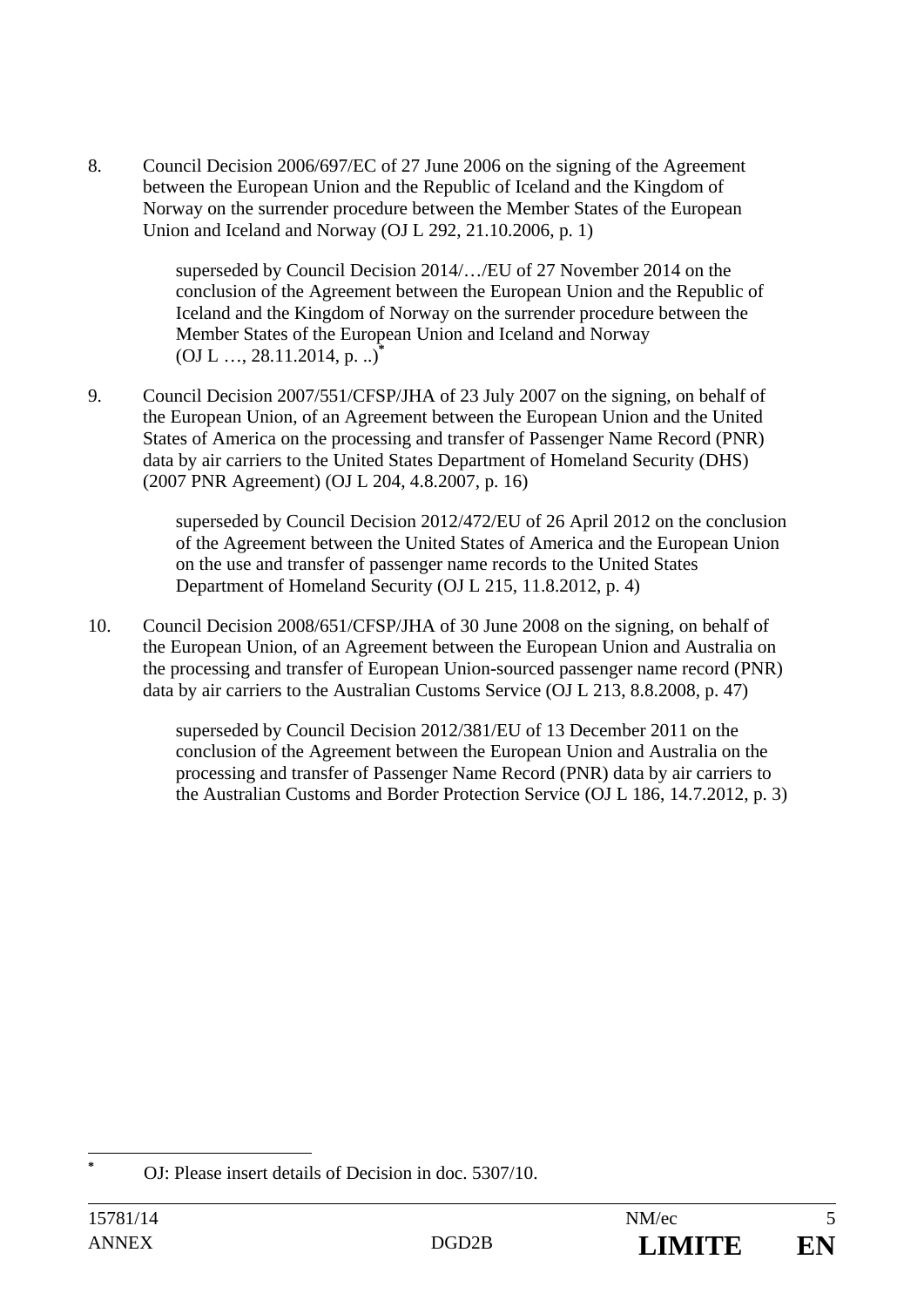11. Council Framework Decision 2008/978/JHA of 18 December 2008 on the European evidence warrant for the purpose of obtaining objects, documents and data for use in proceedings in criminal matters (OJ L 350, 30.12.2008, p. 72)

> replaced by Directive 2014/41/EU of the European Parliament and of the Council of 3 April 2014 regarding the European Investigation Order in criminal matters (OJ L 130, 1.5.2014, p. 1)

12. Council Decision 2009/935/JHA of 30 November 2009 determining the list of third States and organisations with which Europol shall conclude agreements (OJ L 325, 11.12.2009, p. 12)

> amended by Council implementing Decision 2014/269/EU of 6 May 2014 amending Decision 2009/935/JHA as regards the list of third States and organisations with which Europol shall conclude agreements (OJ L 138, 13.5.2014, p. 104)

## **II. Schengen** *acquis* **in the field of police and judicial cooperation in criminal matters which has been amended or replaced by an act adopted after the entry into force of the Lisbon Treaty applicable to the United Kingdom**

13. Chapter 2 of Title III (Articles 48 to 53, on mutual assistance in criminal matters), and Article 73 of the Convention of 19 June 1990 implementing the Schengen Agreement of 14 June 1985 (OJ L 239, 22.9.2000, p. 19)

> replaced, as regards corresponding provisions, by Directive 2014/41/EU of the European Parliament and of the Council of 3 April 2014 regarding the European Investigation Order in criminal matters (OJ L 130, 1.5.2014, p. 1)

14. Decision of the Executive Committee of 16 September 1998 setting up a Standing Committee on the evaluation and implementation of Schengen (SCH/Com-ex (98) 26 def.) (OJ L 239, 22.9.2000, p. 138)

> replaced by Council Regulation (EU) No 1053/2013 of 7 October 2013 establishing an evaluation and monitoring mechanism to verify the application of the Schengen *acquis* and repealing the Decision of the Executive Committee of 16 September 1998 setting up a Standing Committee on the evaluation and implementation of Schengen (OJ L 295, 6.11.2013, p. 27)